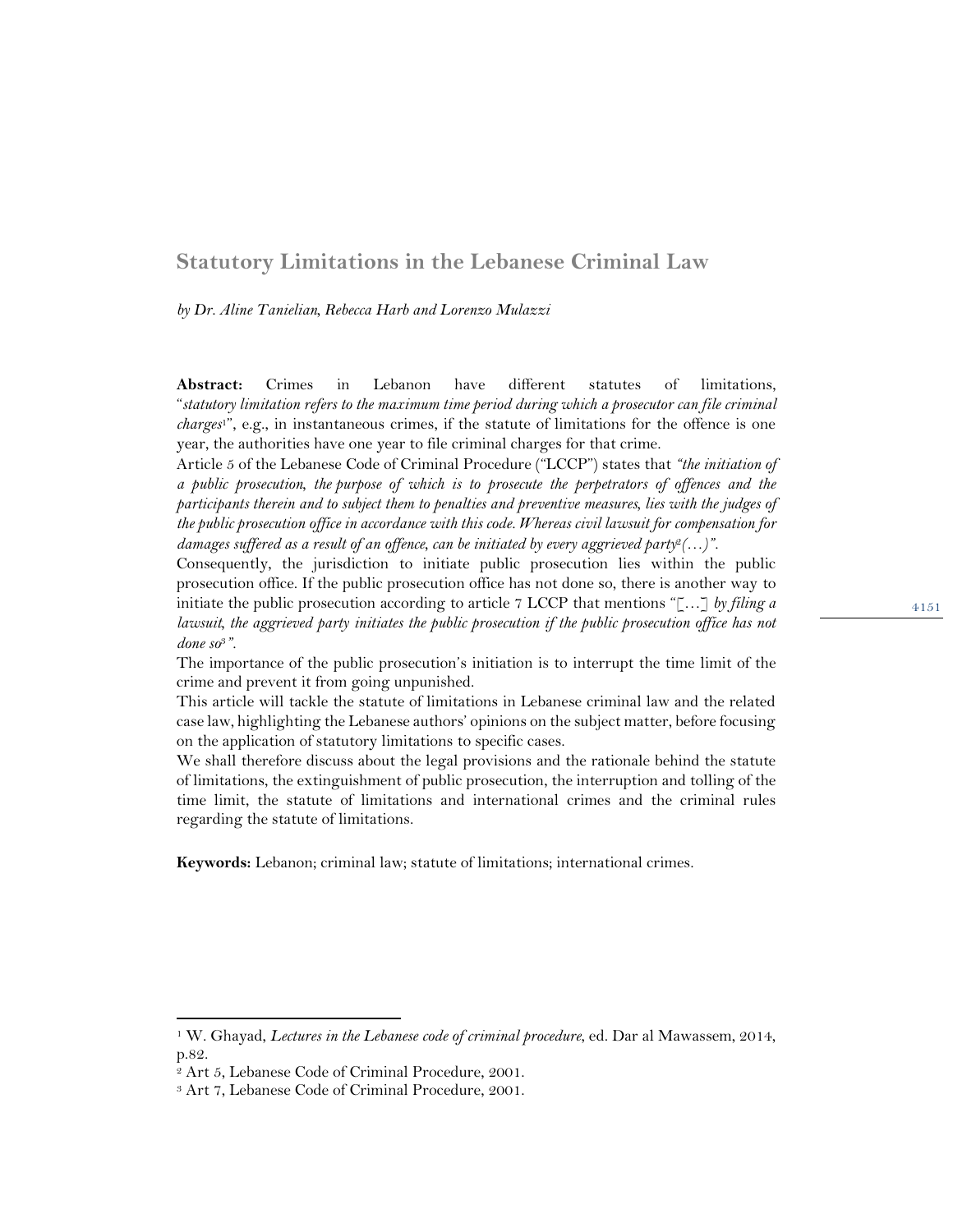### **1. Legal Provisions**

Statute of limitations in criminal matters are time limits that set forth the maximum period of time to prosecute a crime that has been committed, after which a prosecution may no longer be brought. It is therefore a time limit related to the prosecution of a crime, as provided for in article 10 LCCP, and differs from the time limits set for carrying out a judgement which start running at a second stage, e.g. once a decision is rendered and a punishment is assigned by the criminal court to the defendant found guilty, as provided for in articles 162 to 168 of the Lebanese Criminal Law.

Pursuant to these articles, the time limit after which a death penalty or a life sentence for felony shall no longer be carried out against the defendant found guilty by the court, shall be 25 years. Whereas the time limit for fixedterm penalties for felonies shall be equal to the double of the judgment imposed by the court without exceeding 20 years nor being less than 10 years. As for any other penalty for a felony, the time limit shall be 10 years, such time limit being also applicable to any penalty imposed for a felony punished as an indictable offence. 4

Regarding the statute of limitations for the prosecution of a crime, it is provided for in article  $10(C)$  LCCP which states that:

"*The public prosecution shall be extinguished for one of the following reasons:* 

- *A. death of the defendant;*
- *B. a general amnesty;*

*C. expiry of the statute of limitations' period of ten years in the case of a felony, three years in the case of an indictable offence and one year in the case of a petty offence;*

*D. extinguishment of the personal civil lawsuit in the cases specified in*   $law...$ <sup>5</sup>.

The controversy surrounding the statute of limitations is related to the cases in which the prosecution can no longer be brought against an offender simply because the time limit to do so has expired. Defenders of the statute of limitations contend that, for viable reasons, it is generally evenhanded to restrict the inception of lawful procedures to a sensible period after the occurrence of the crime. Indeed, over a long time, significant proof might be lost, and the recollections of witnesses can become hazy.

#### **2. Rationale behind the statute of limitations**

<sup>4</sup> Art 162 and following, Lebanese Criminal Law, 1943.

<sup>5</sup> Art 10, Lebanese Code of Criminal Procedure, 2001.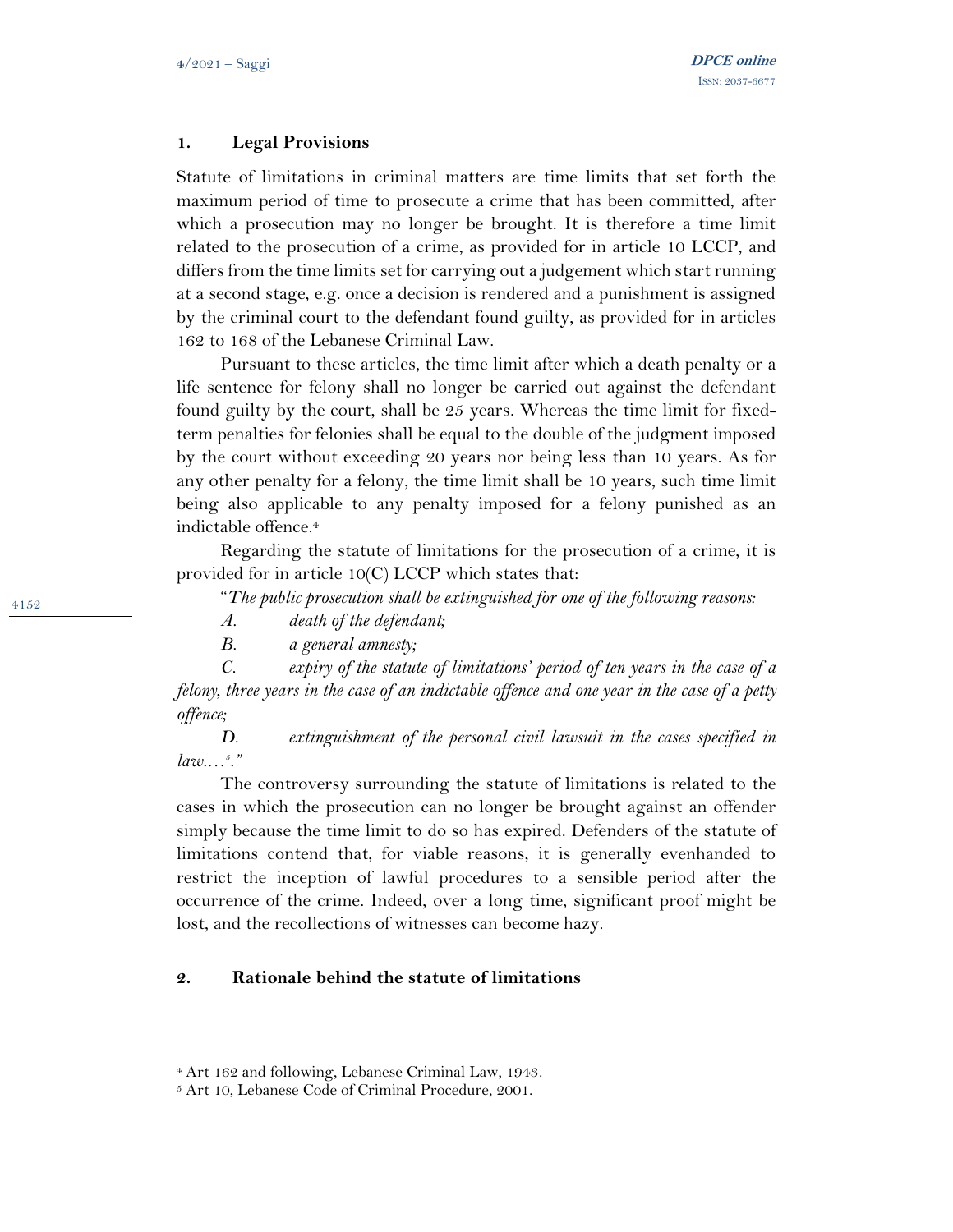Criminal statutes of limitations serve several purposes, the main one is to protect persons from defending themselves against criminal charges that occurred so long before, that it is burdensome for them to properly defend themselves. According to a Lebanese author's opinion "*statutory limitations exist to help ensure fairness for defendants*6*".* More generally, it is said that the principal purposes of the statute of limitations are to (i) promote repose, *i.e.* allow peace of mind and reduce uncertainty and associated costs, in criminal matters, (ii) minimize deterioration of evidence, (iii) place defendants and plaintiffs on equal footing, (iv) promote diligence and prompt enforcement of the law, and (v) reduce the volume of litigation, among other purposes<sup>7</sup>.

In the same context, decision No. 210/1983 of the Lebanese Court of Cassation clarifies: *"the principle of statutory limitations is related to the public order and can be invoked in all the stages of the trial*8*".*

Statutory limitations in Lebanon are therefore crucial for the public prosecution, since they are deemed related to the public order, although the Lebanese authors and courts did not sufficiently delve into the purpose and the rationale behind it.

#### **3. Statute of limitations and extinguishment of public prosecution**

We will first develop (A) the extinguishment of the personal civil lawsuit in the cases specified by law and then (B) the expiry of the time limit.

# **a) Extinguishment of the personal civil lawsuit in the cases specified by law**

The LCCP mentions in article 10 the reasons for the public prosecution's extinguishment and in paragraph (d) the extinguishment of the civil lawsuit in the cases specified by law.

Moreover, according to article 133 of the Lebanese Criminal Law "*the cases where the public prosecution is extinguished as a result of the extinguishment of the civil lawsuit (…) correspond to the following crimes: petty offence committed against individuals or their assets, defamation crimes against individuals other than employees of the public administration (…), crimes of bodily harm that did not lead to an interruption of work or lead to an interruption of work for less than 10 days, indictable offences between family members and a married couple before their legal separation, indictable offences provided for in articles 650, 651, 658, 666, in the first paragraph of article 667, and articles 670, 671 and 673 of the Lebanese Criminal Law..."*

<sup>6</sup> W. Ghayad, op. cit., p.82

<sup>7</sup> T. Ochoa and A. Wistrich, *The Puzzling Purposes of Statutes of Limitation*, https://digitalcommons.law.scu.edu/cgi/viewcontent.cgi?article=1107&context=facpubs <sup>8</sup> Decision No. 210, Lebanese Court of Cassation, 28/4/1983.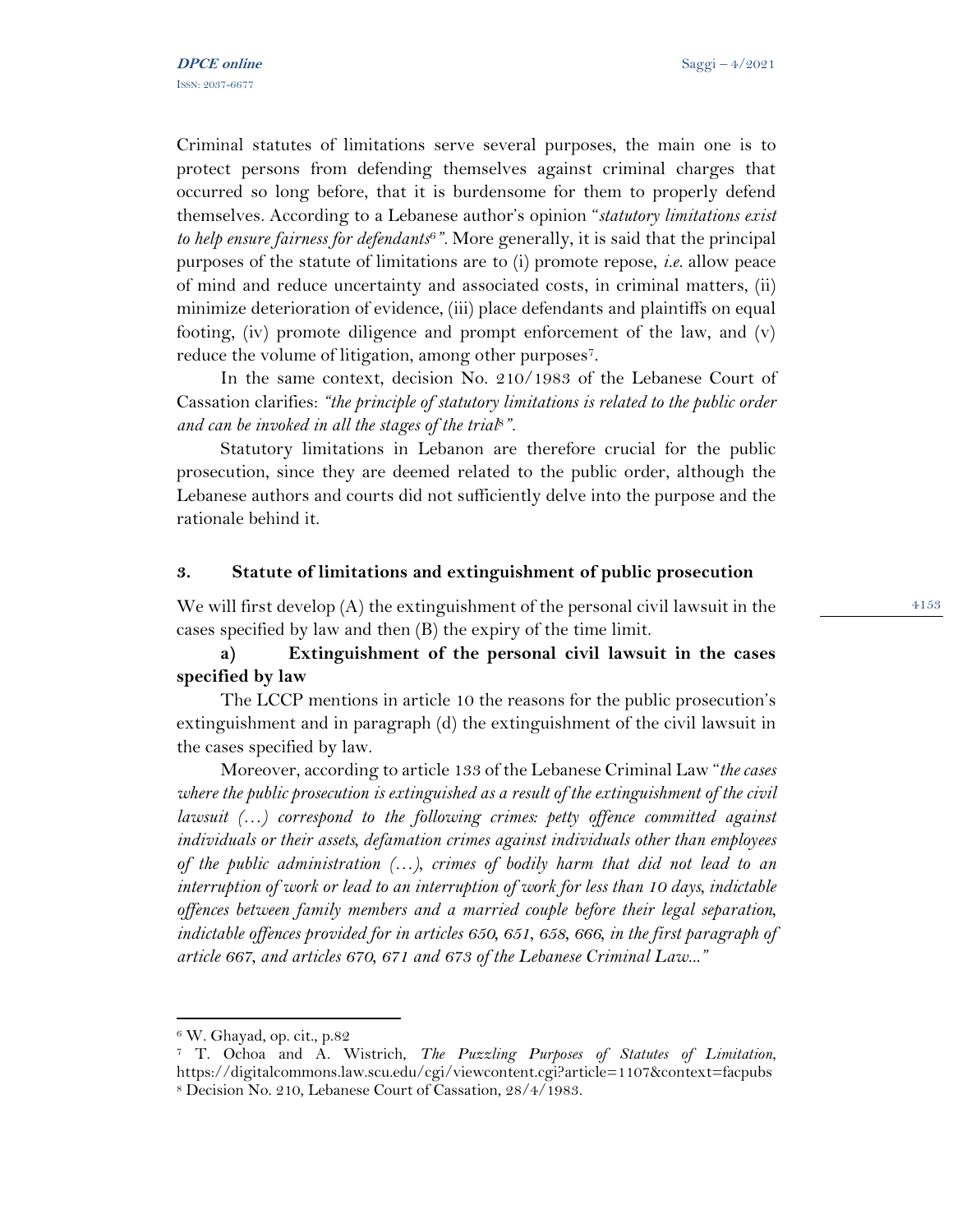The Lebanese legislator established a principle regarding the extinguishment of the personal civil lawsuit, as mentioned in article 133 of the Lebanese Criminal Law and added an exception to it in defamation crimes related to a public figure such as the one of the President of the Republic or the Army or employees of the public administration.

Consequently, if the civil case is extinguished in these exceptional cases, it does not affect the public prosecution and the statute of limitations starts from the day of the occurrence of the criminal act. In this context, the Lebanese Court of Cassation decided the 2nd August 2010 that "*the defamation crime begins from the date of publication of the defamatory statement, thus the statutory limitation starts from that date<sup>9</sup> ".*

Furthermore, according to article 20 LCCP *"banking offences arising from breaches of the Code of Money and Credit may be prosecuted only on the basis of a written request from the Governor of the Central Bank, breaches pertaining to customs duties may be prosecuted only on the basis of a written request from the Director-General of Customs, in cases where the competent administration is entitled to reach a settlement with the defendant, the public prosecution shall lapse if the settlement is reached prior the delivery of a judgment.10".* 

Consequently, the public prosecution can be extinguished by the actions of the public administration as it is mentioned in article 20 LCCP and such extinguishment of the public prosecution shall in turn extinguish the time limit related thereto.

#### **b) Expiry of the time limit**

The legal concept of time limit is designed as a punishment for those who did not exercise their rights in the specific time recognized for it. It is a way to forget the wrongful act and erase it, and statute of limitations represent the forgiveness of the society. As mentioned above, it is important to differentiate between time limits to prosecute the case and time limits for the enforcement of a court decision: the first is related to the time during which the concerned person should file his case before the court, while the second is related to the time bar in relation to the enforcement of the judgments of the courts.

Time limits vary according to the type of the crimes, each crime has its own specifications and conditions. LCCP mentions in article 10 the time limit for each crime, "…*time limit of ten years in the case of a felony, three years in case of indictable offence, and one year in case of a petty offence*", clarifying that in case of instantaneous offences the time limit starts to run on the date of their occurrence, whereas in case of continuous offences, the time limit shall begin to run on the date on which the criminal situation comes to an end.

<sup>9</sup> Lebanese Court of Cassation, Decision of 2/8/2010.

<sup>10</sup> Art 20, Lebanese Code of Criminal Procedure, 2001.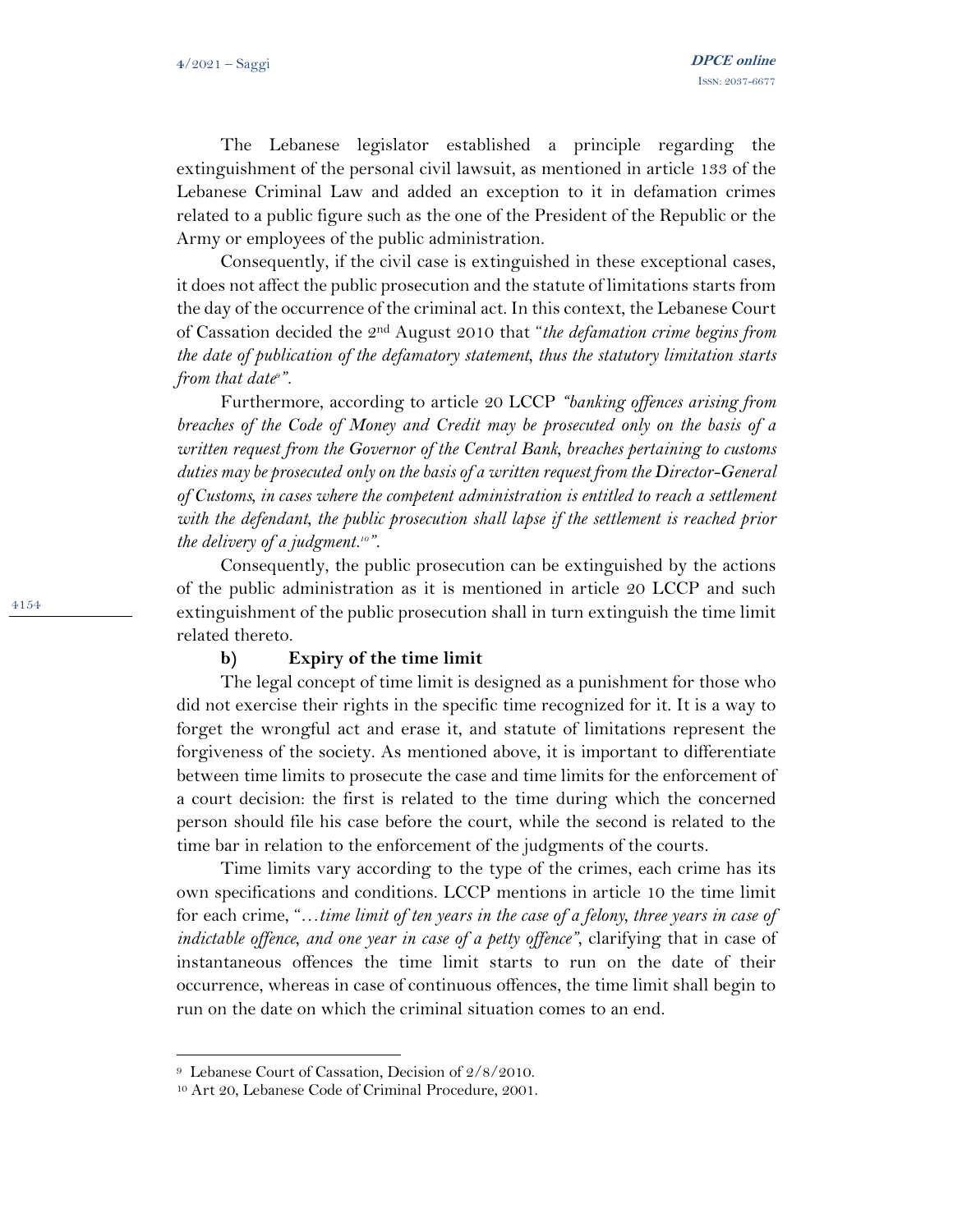Moreover, it is important to mention in this regard the decision No. 230 of the Lebanese Court of Cassation "*the public prosecution shall be extinguished after ten year from the last procedural act in relation to a felony<sup>11</sup> ".*

Lebanese authors<sup>12</sup> consider that the statute of limitations does not start running on the day of the criminal act, but on the next day, depending however on the nature of the crime. Indeed, regarding instantaneous crimes (e.g. a murder), the time limit starts from the date of the criminal act. As for the time limit for continuing crimes, it starts from the end of the criminal act, (e.g. in case of deprivation of liberty or kidnapping, the time limit starts to run from the day the hostage is set free). In "habitual crimes", the time limit starts from the day after the completion of the criminal situation. For forgery crimes, some courts consider that the time limit starts running once the forgery is discovered13, see in this regard the Court of Appeal's decision dated 30/4/1998, while for other courts, such as the Lebanese Court of Cassation in the decision dated 21/1/2010, forgery is an instantaneous crime and the time limit starts from the day of the commission the crime.

The statute of limitations in Lebanon is related to a public order and it can be invoked before the court at any time: many decisions were rendered in this regard such as the decisions No.  $53/2002^{14}$ , No.  $55/2002^{15}$  and No. 67/2002<sup>16</sup> of the Lebanese Court of Cassation, clarifying that the statute of limitations may be invoked at any stage of the trial because it is related to a public order.

#### **4. Interruption and tolling of the time limit**

There are several reasons that cause the suspension of the time count. The limitation period is for instance paused as long as a preceding judicial decision is necessary for the criminal prosecution to start. In this section, we shall tackle the interruption of the time limit and the tolling of the time limit.

### **a) Interruption of the time limit**

It is important to tackle the effect of the interruption of the statute of limitations on the offence with regard to all the people involved. Indeed, the time limit for the public prosecution starts from the day of commission of the crime and it is not interrupted except by the legal or judicial proceedings that take place against the perpetrator or anyone involved. Therefore, the effect of

<sup>&</sup>lt;sup>11</sup> Decision No. 230, Lebanese Court of Cassation, dated 30/4/2002.

<sup>12</sup> A. A. Ahwaji, *Lebanese Code of Criminal Procedure*, p .291.

<sup>13</sup> A. Chamsedine, *Al Moussanaf in criminal matters*, 1998, p. 373.

<sup>14</sup> Decision No. 53, Lebanese Court of Cassation, 28/2/2002.

<sup>&</sup>lt;sup>15</sup> Decision No. 55, Lebanese Court of Cassation, 28/2/2002.

<sup>16</sup> Decision No. 67, Lebanese Court of Cassation, 12/3/2002.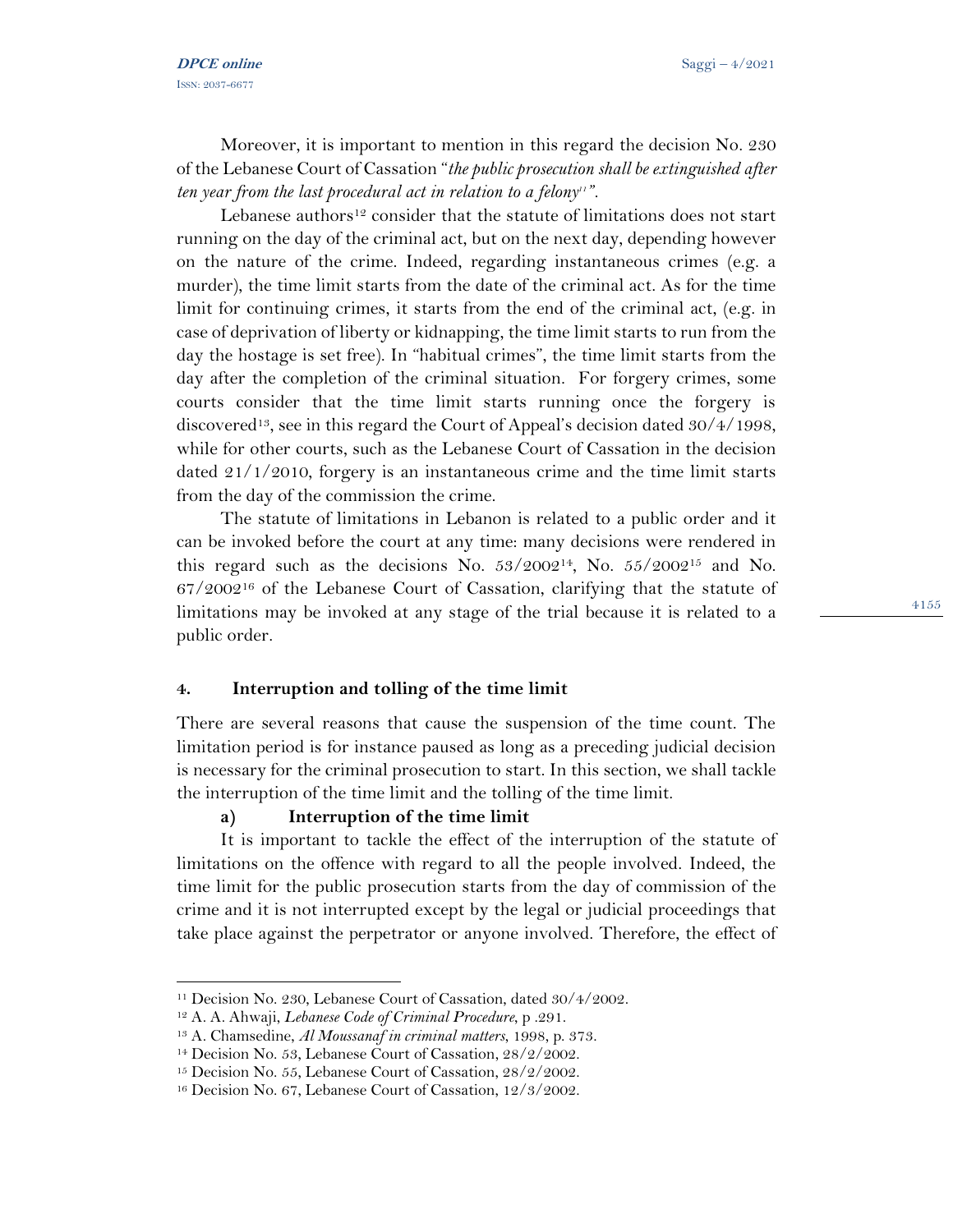the interruption is extended to anyone, even if not prosecuted, and even if the case was prosecuted against someone unknown17.

The effect of the interruption is limited to the specific act that was the object of prosecution or investigation, regardless of the criminal description given to it. For instance, if the act was described as fraud and it was investigated under this description, then the investigation interrupts the time limit even if it becomes evident that the act bears other descriptions such as theft or dishonesty18. Causes for the interruption of the time limit are:

I. every procedure leading to the public prosecution is considered an act of prosecution and leads to the interruption of the time limit for the public prosecution. For example: the public prosecution's claim before the investigating judge or before the single criminal judge or the public prosecution's request to renew the investigation due to the emergence of new evidence, appeals or appeals judgments, etc. As for the complaint submitted to the prosecution, it does not interrupt the time limit unless it is referred to the judicial authority19;

II. any procedure of investigation, whether the investigation is in its preliminary stage or in its final stage and is related to the incident covered by the time limit, leads to the interruption of the limitation period on the public prosecution<sup>20</sup>;

III. the investigation or prosecution work carried out by specialized employees, as recognized in case law and by authors, does not interrupt the time limit, unless it is carried out by officials who are legally entrusted with these tasks, also in case the legal proceedings took place abroad. 21;

IV. the preparation of an investigation report in a preliminary investigation conducted by the judicial officer is sufficient to interrupt the limitation period. Therefore, if the Public Prosecutor requests the judicial officer to conduct a preliminary investigation into a crime that occurred, and the judicial officer listens to the plaintiff or the defendant or makes an examination or investigation to clarify the circumstances of the crime, then these aspects of the initial investigation constitute a cause to interrupt the time  $\lim_{x \to 2} t^{22}$ ;

V. renewal of the investigation due to the emergence of new evidence, if requested by the Public Prosecution, interrupts the limitation period;

VI. all appeals and objections, whether issued by the Public Prosecution or the defendant, whether in the form of an objection to a judgment or an appeal

<sup>17</sup> Discrimination, the Sixth Criminal Chamber, No. 150 dated 7/30/1998.

<sup>18</sup> A. Al-Naqib, *Fundamentals of Criminal Trials*, 1993, p. 209.

<sup>19</sup> H. Madi, *Code of Criminal Procedure*, p. 72 .

<sup>20</sup> H. Madi, *Code of Criminal Procedure*, p.73 .

<sup>21</sup> P. Nasr, *The Principles of Criminal Procedures*, p. 190.

<sup>22</sup> A. Al-Naqib, *Principles of Criminal Procedures*, 1993, p.203.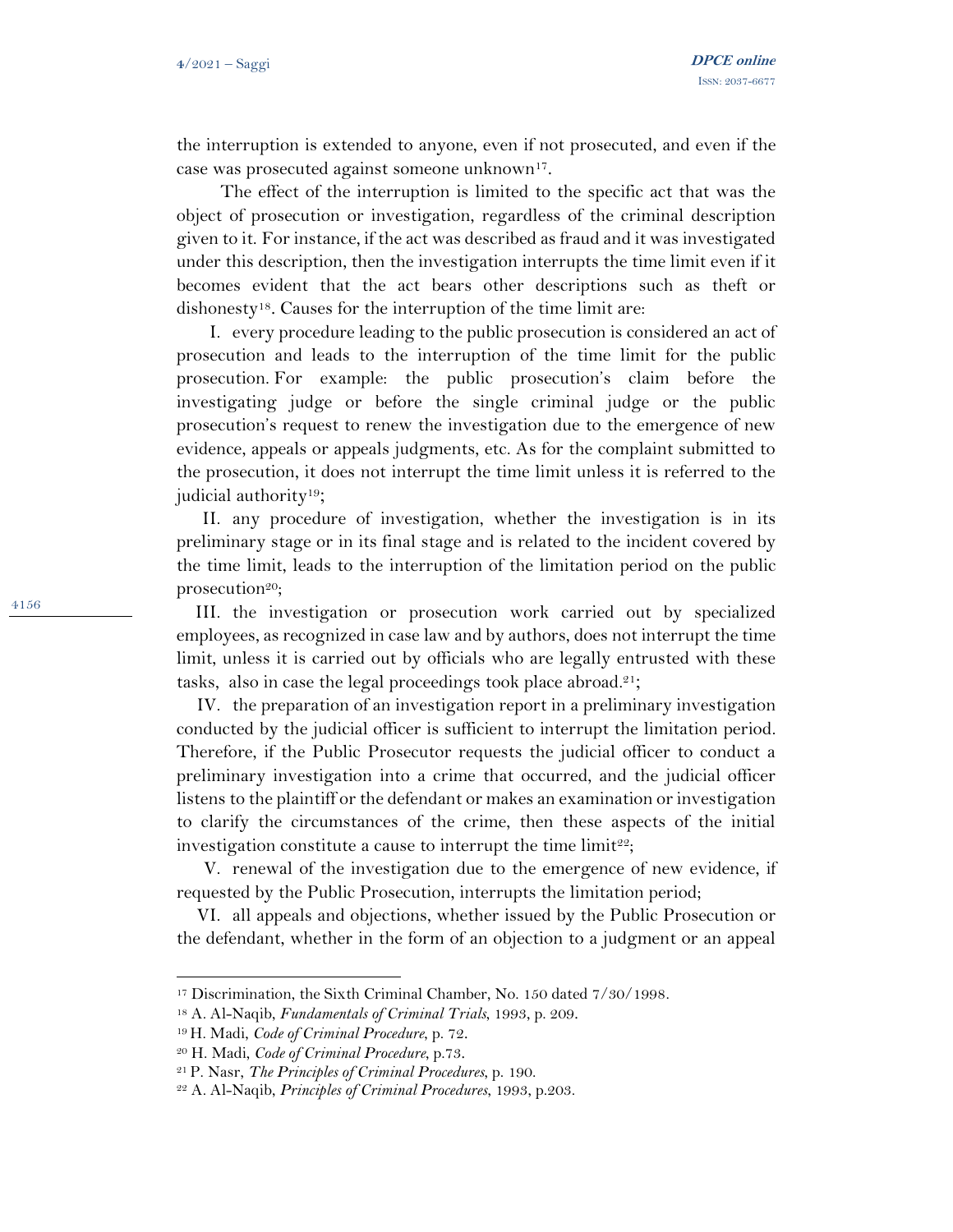received from the convicted person or the Public Prosecutor, interrupts the limitation period on the public lawsuit<sup>23</sup>.

## **b) Tolling of the time limit**

### *I.* **Suspensive acts**

Suspensive acts are mentioned in article 369 LCCP which states the following cases of suspension of the proceedings, due to the necessity to resolve a preliminary legal matter by the competent court:

- i. *"matters pertaining to immovable property and other real property issues;*
- ii. *matters pertaining to citizenship;*
- iii. *matters pertaining to the personal status except for determination of age;*
- iv. *administrative matters;*

v. *civil matters which will affect the determination of elements of the alleged offence in case such civil matters were already pending before a civil court before initiating the prosecution;*

vi. *criminal matters, where the ruling regarding elements of the offence depends on the decision rendered in that regard<sup>24</sup> ".* 

These cases will stop the prosecution proceedings, prevent any judicial decision by the court and suspend the time count until the decision of the concerned court is rendered.

Furthermore, article 10 LCCP provides that the statute of limitations shall be suspended if a case of force majeure makes it impossible to perform any act of prosecution, investigation or trial and it shall be resumed as soon as the impediment is eliminated.

# *II.* **Crimes in which the public prosecution office should obtain the prior authorization from the competent body**

Lebanese criminal courts have applied the suspension of the statutory limitation whenever the public prosecution encounters an impediment, whether or not of a legal nature. 25

Statutory limitation has been therefore deemed suspended in case the prosecution needs the prior authorization of a competent body in order to proceed<sup>26</sup>, as follows:

## **a) The parliamentary immunity**

The public prosecution office has the main duty to initiate the public prosecution: it may not relinquish or settle in this regard. This authority is

<sup>23</sup> P. Nasr, *The Principles of Criminal Procedures,* p. 192.

<sup>24</sup> Art 369, Lebanese Code of Criminal Procedure, 2001.

<sup>25</sup> A. A. Ahwaji, *Lebanese code of criminal law procedure*, p. 330.

<sup>26</sup> Lebanese Court of Cassation decision No. 308 dated 31/10/1963, quoted by Dr. Samir Alya's Encyclopedia, p. 309.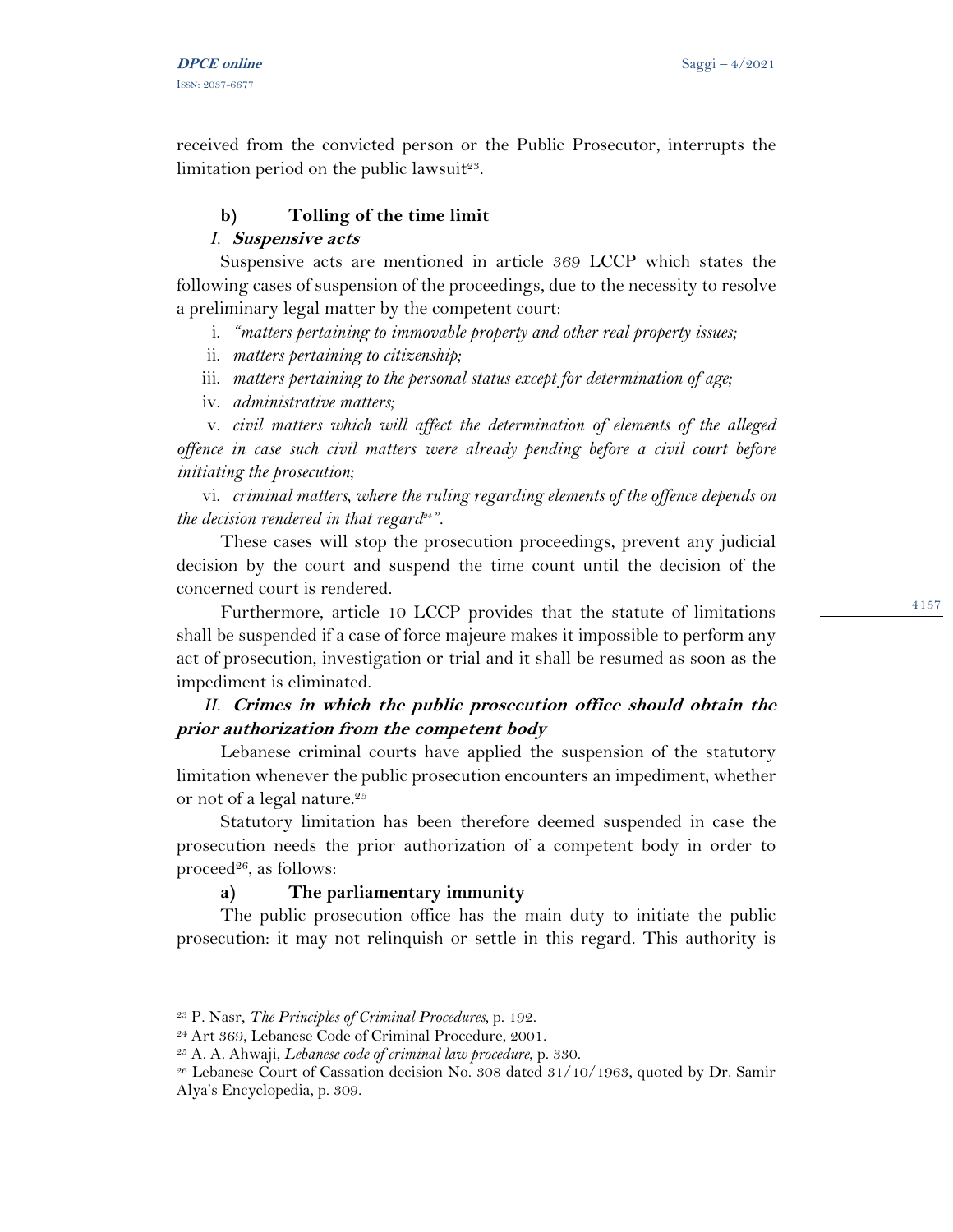limited sometimes for a reason related to the title or capacity of the one who committed the criminal act, such as the deputies' immunity.

According to article 39 of the Lebanese Constitution "*no member of the parliament may be prosecuted because of the ideas and opinion expressed during the period of his mandate27",* this immunity gives the deputies a guarantee that no one is able to file a lawsuit against them based on their ideas and opinions mentioned during their mandate. However, the deputies cannot benefit from this immunity for crimes or criminal acts that are not related to the expression of their own opinion, such as receiving a bribe or a murder.

Moreover, according to article 40 of the Constitution "*no member of the Chamber may, during the sessions, be prosecuted or arrested for a criminal offense without the permission of the Chamber, except when caught in the act<sup><i>8*</sup>." This immunity is a restriction to the judges of the public prosecution preventing them to take any action against deputies of the parliament without the permission of the Chamber, and this permission request addressed to the parliament suspends the statute of limitations.

## **b) Banking offences arising from breaches of the code of money and credit**

Article 20 LCCP mentions that banking offences arising from breaches of the code of money and credit may be prosecuted only by a written request from the Governor of the Central Bank.<sup>29</sup>

#### **c) Prosecution request to the concerned department**

The legislative decree no 112/1959 mentions in article 61 that prosecution against a public servant needs the prior approval of the concerned department.

### **d) Lawyers' immunity**

The law regulating the profession of lawyers mentions in article 79 states that "*no proceeding can be undertaken against a lawyer for an action resulting from the practice of his profession or in the course of it save by the council of the Bar authorizing the proceedings and the council of the Bar shall assess whether the action resulted from the practice of the profession or occurred in the course of it*<sup>30."</sup>

#### **5. Statute of limitation and international crimes**

<sup>27</sup> Art 39, Lebanese Constitution, 1990.

<sup>28</sup> Art 40, Lebanese Constitution, 1990.

<sup>29</sup> Article 20, Lebanese Code of Criminal Procedure.

<sup>30</sup> Law regulating the profession of lawyers (amended by law no 18/78 dated 18/12/1978).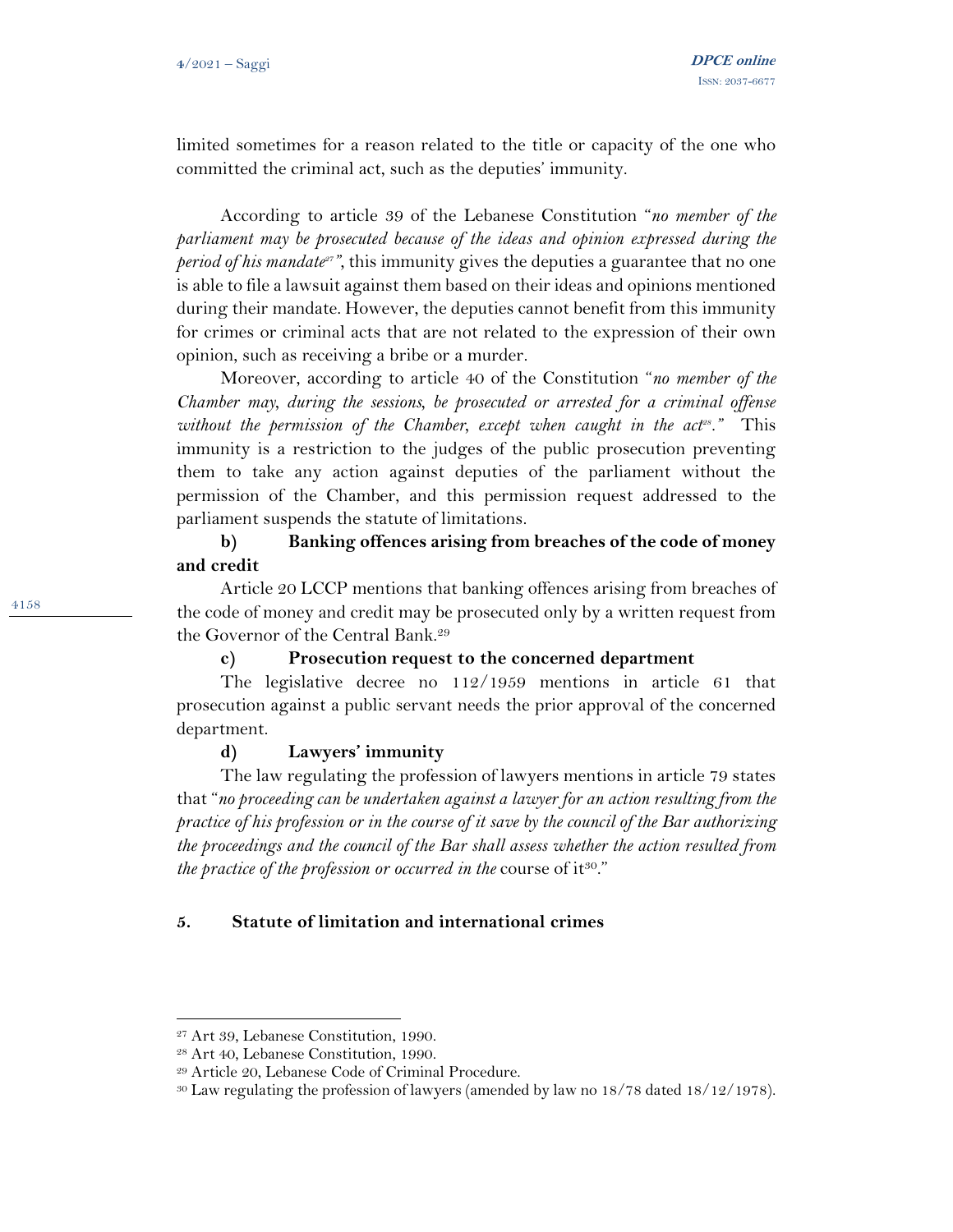Lebanon is one of the 51 founding members of the United Nations and the Preamble of the Lebanese Constitution in section "C" establishes Lebanon as a parliamentary democratic republic.

International treaties are ratified by the Lebanese parliament to become part of the legal system and according to article 2 of the Civil Procedure Law "*treaties are superior to national parliamentary laws, nevertheless, this principle of superiority of international treaties requires the fulfillment of two conditions:* 

- *1) International treaty must be ratified (…)*
- *2) The principle of reciprocity must be respected.<sup>31</sup> "*

Lebanon has ratified several treaties related to international crimes, particularly the Convention on the Prevention and Punishment of Genocide of 1948 and the Convention Against Torture of 1984. These conventions became part of the Lebanese legal system and the courts must apply them.

All crimes in Lebanon are subject to a time limit for their prosecution except crimes under the Military Tribunal Law, regulated by the Military Law No. 24 dated 13 of April 1968.

Pursuant to article 5 of the abovementioned law "*the Military Tribunal in Lebanon is an exceptional court that has wide authorities, there is a Military Cassation court located in Beirut, composed of 4 officers*32". Moreover, according to article 115 of Military Law, the crimes of escaping into an enemy country in war time suspends the time limit of the public prosecution.

In a recent decision, the Military Tribunal in Lebanon released Mr. Amer Fakhoury who was the supervisor of the prison of Khiam in South Lebanon, where inmates were routinely tortured and held outside any legal framework. Mr. Fakhoury was released by order of the Military Tribunal under the decision No. 515/2020, which considered that his case must be dropped after 20 years from the criminal act<sup>33</sup>. The public prosecutor at the Court of Cassation appealed against the decision of the Military Tribunal and ordered to arrest Mr. Fakhoury.

The Military Tribunal's decision was based on the fact that Lebanon did not ratify the Convention on the Non-applicability of Statutory Limitations to War Crimes and Crimes Against Humanity of 1968, which mentions in article 1 that "*no statutory limitation shall apply to the following crimes, irrespective of the date of their commission:* 

*(a) War crimes;*

<sup>31</sup> Art 2, Lebanese Civil Procedure Law, 1983.

<sup>32</sup> Article 5 of the Military Law No. 24/1968.

<sup>33</sup> Decision No. 515/2020, the Military Tribunal.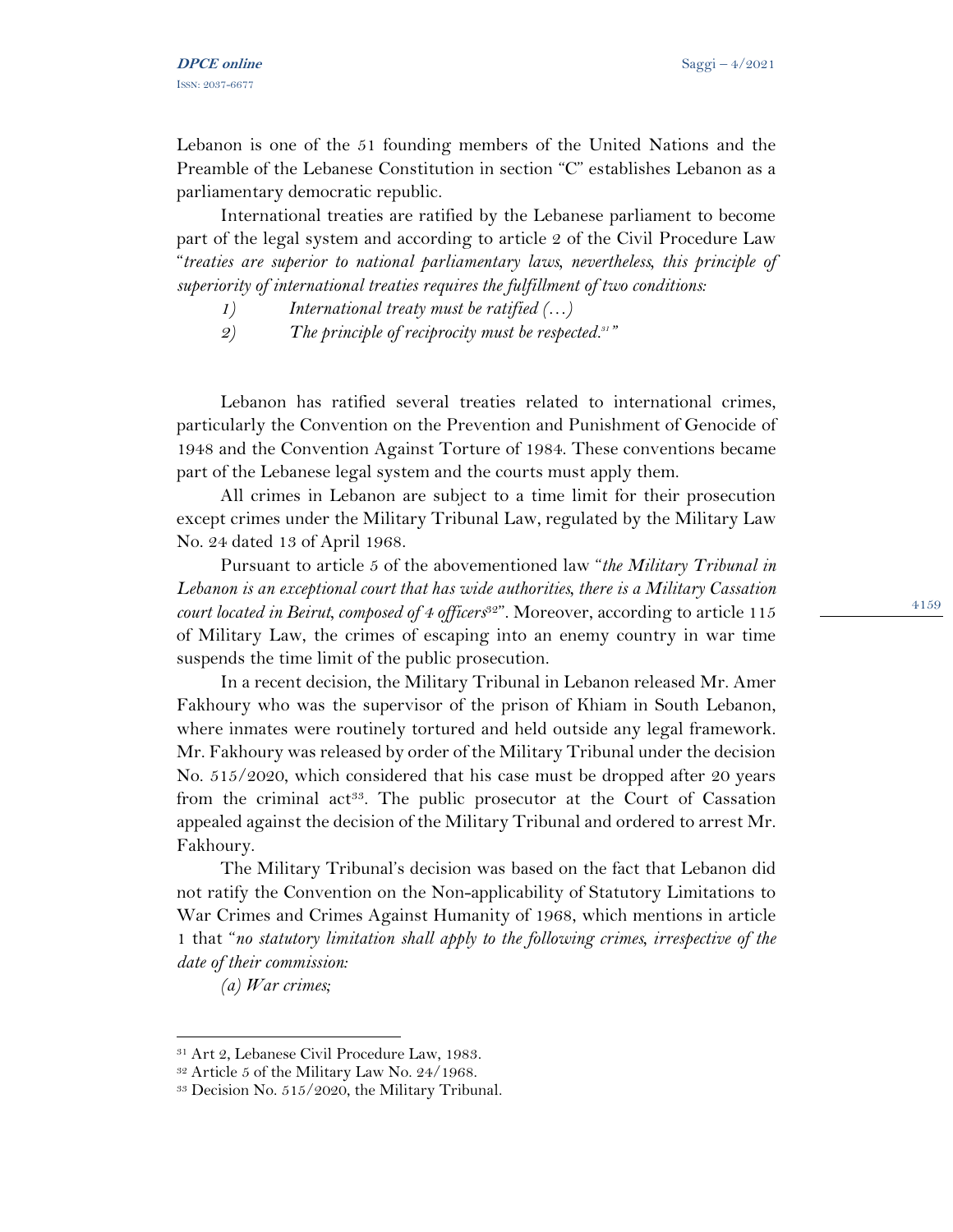*(b) Crimes against humanity whether committed in time of war or in time of peace<sup>34</sup> ".*

### **6. Criminal rules regarding statute of limitations**

In order to determine the statute of limitations, the type of crime should be qualified according to article 179 of the Lebanese Criminal Law which provides: "*The legal qualification is determined by the maximum level of the heaviest penalty imposed by law35".* 

Consequently, legal qualification of the crime is on a case- by- case basis and it is determined by the maximum level of the heaviest penalty, as per the Lebanese Court of Cassation's decision No. 168/1996<sup>36</sup>.

Some of the salient examples under Lebanese law in this regard are:

**a. The statute of limitations applicable to the crime of preventing the drawee from paying the value of the cheque.** Regarding the crime of preventing the drawee from paying the value of the cheque, it is considered to have occurred at the time when the prohibition to pay reaches the drawee's knowledge. If the cheque's drawer issues an order to the drawee not to pay verbally, even by telephone, then the crime is fulfilled on the date of issuance of the order. Indeed, this date is the same as the date on which the order reached the drawee's knowledge, and from which runs the calculation of the period necessary for the public action to lapse<sup>37</sup>.

**b. The drawer issues an order not to pay after 3 years of drawing the cheque.** If the cheque's drawer has made a provision, the beneficiary does not come forward to collect the value of the cheque from the drawee for a period of three years, and the drawer issues an order to the bank not to pay, then he has committed a new crime, which is the third criminal form mentioned in article 666 of the Lebanese Criminal Law38. The Court of Cassation decided that the prescription period shall begin to run on the date of placing the cheque into circulation.<sup>39</sup>

**c. The statute of limitations for the breach of trust (crimes of dishonesty).** It is decided that the time limit for breach of trust runs from the date the entrusted asset is disposed of/embezzled, and if this date is fixed and evidenced, it is considered as the beginning of the statute of limitations. But if the evidence of the embezzlement was revealed by sending a notice, which

<sup>34</sup> Art 1, The Convention on the Non-applicability of Statutory Limitations to War Crimes and Crimes against Humanity, 1968.

<sup>35</sup> Art 179, Lebanese Criminal Law, 1943.

<sup>36</sup> Decision No 168, Lebanese Court of Cassation, 8/10/1996.

<sup>37</sup> H. Hamdan, *Cheque Crimes*, p. 289.

<sup>38</sup> G. Silwan, *Cheque Crimes*, 1982, p.72 .

<sup>39</sup>Court of Cassation, Decision dated 16/2/2010.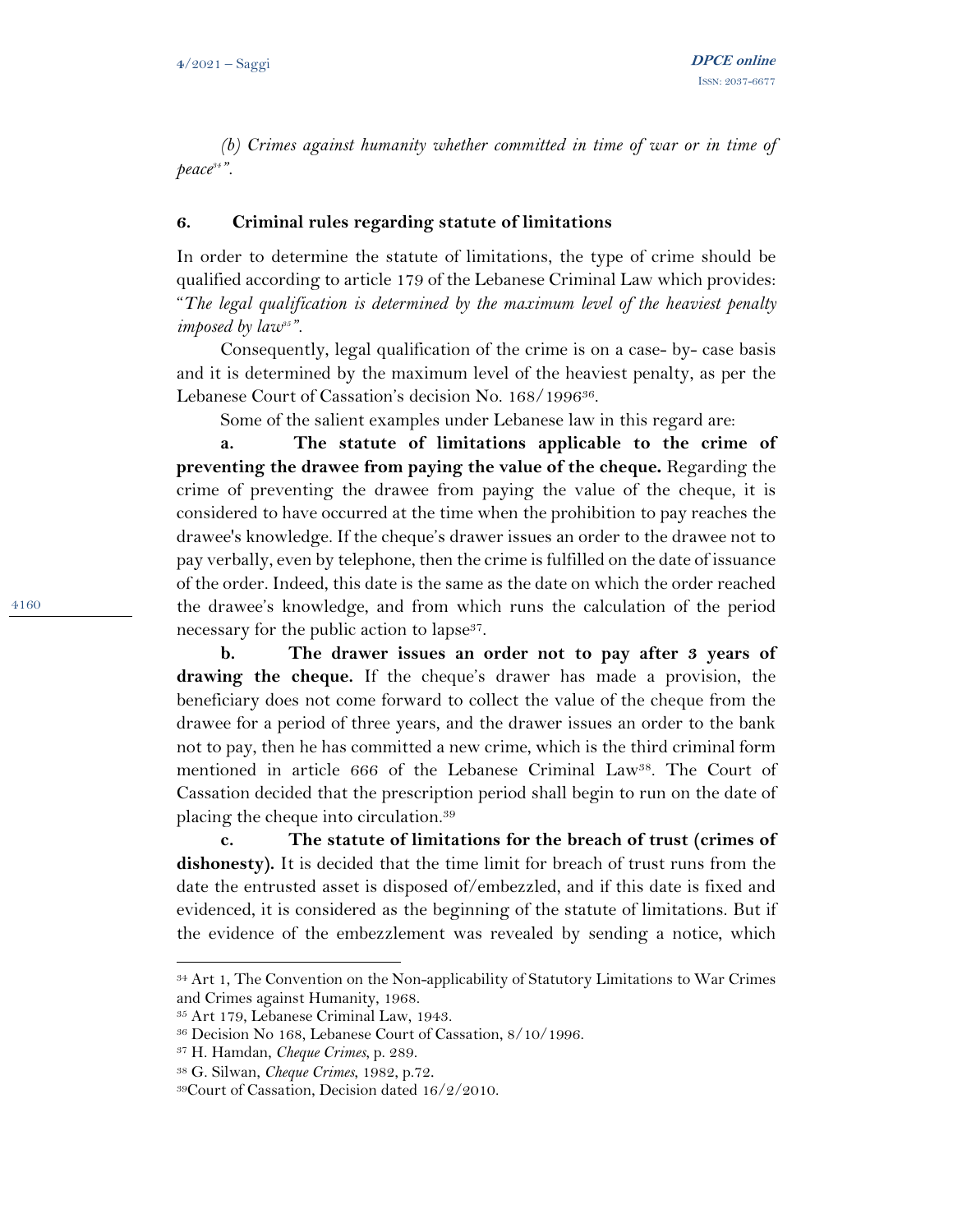remained unanswered, then the time limit will start to run from the date of the notice, because such notice will establish the defendant's refusal to return what he had received or the impossibility of returning it given that it was disposed, destroyed or embezzled.

If the breach of trust occurs with sequential acts by the one entrusted with managing or preserving the money delivered to him, then the time limit begins from the date of the last  $act<sup>40</sup>$ .

As mentioned in the decision of the Lebanese Court of Cassation dated  $2/11/2010$ , since the crime of breach of trust starts from the day of notification, thus the statutory limitation on such crime starts from the day of notification to the defendant<sup>41</sup>.

**d. The statute of limitations in press offences.** The time limit for such offences begins from the day of publication, because on this day the offence materializes and it is not deemed renewed by the re-offering for sale or publication<sup>42</sup>.

**e. The time limit in the crime of slander.** The beginning of the time limit shall be from the date of the occurrence of the false complaint or false news, and not from the date on which the false complaint or news is proven<sup>43</sup>.

**f.The commencement of the statute of limitations in the crime of forgery.** As mentioned above, there are two different opinions in this regard: one says that the time limit begins from the date the forgery was effectively committed and the second opinion considers that it starts when the forgery or the suspicion of forgery is revealed. In fact, a period of time may elapse between the occurrence of the forgery and its confirmation. It is the second opinion that naturally prevails, because it is not easy for the average person to verify that the forgery has occurred, especially if the counterfeiter is skilled and has been able to conceal his act for a long time. Indeed, it will be unfair to reward him for his skill in his criminal activity and for his attempt to hide the features of his crime by letting the time limit run in his favor, simply because the plaintiff was not aware of his elaborate forgery and he did not discover it until the expiry of the time limit from its occurrence or the last time the defendant used the forged document <sup>44</sup>. This opinion is confirmed by many decisions of the Court of Cassation, such as decisions No.  $462/2002^{45}$  and No.  $52/2000^{46}$ .

<sup>40</sup> A. Al-Naqib, *Fundamentals of Criminal Trials*, 1993, p.197.

<sup>41</sup> Lebanese Court of Cassation, decision dated 2/11/2010.

<sup>42</sup> A. Al-Naqib, *Fundamentals of Criminal Trials*, 1993, p1 .

<sup>43</sup> A. Al-Naqib, *Fundamentals of Criminal Trials*, 1993, p.199.

<sup>44</sup> A. Al-Naqib, *Fundamentals of Criminal Trials*, 1993, p. 200.

<sup>45</sup> Decision No. 462, Lebanese Court of Cassation, 27/11/2002.

<sup>46</sup> Decision No. 52, Lebanese Court of Cassation, 2/3/2000.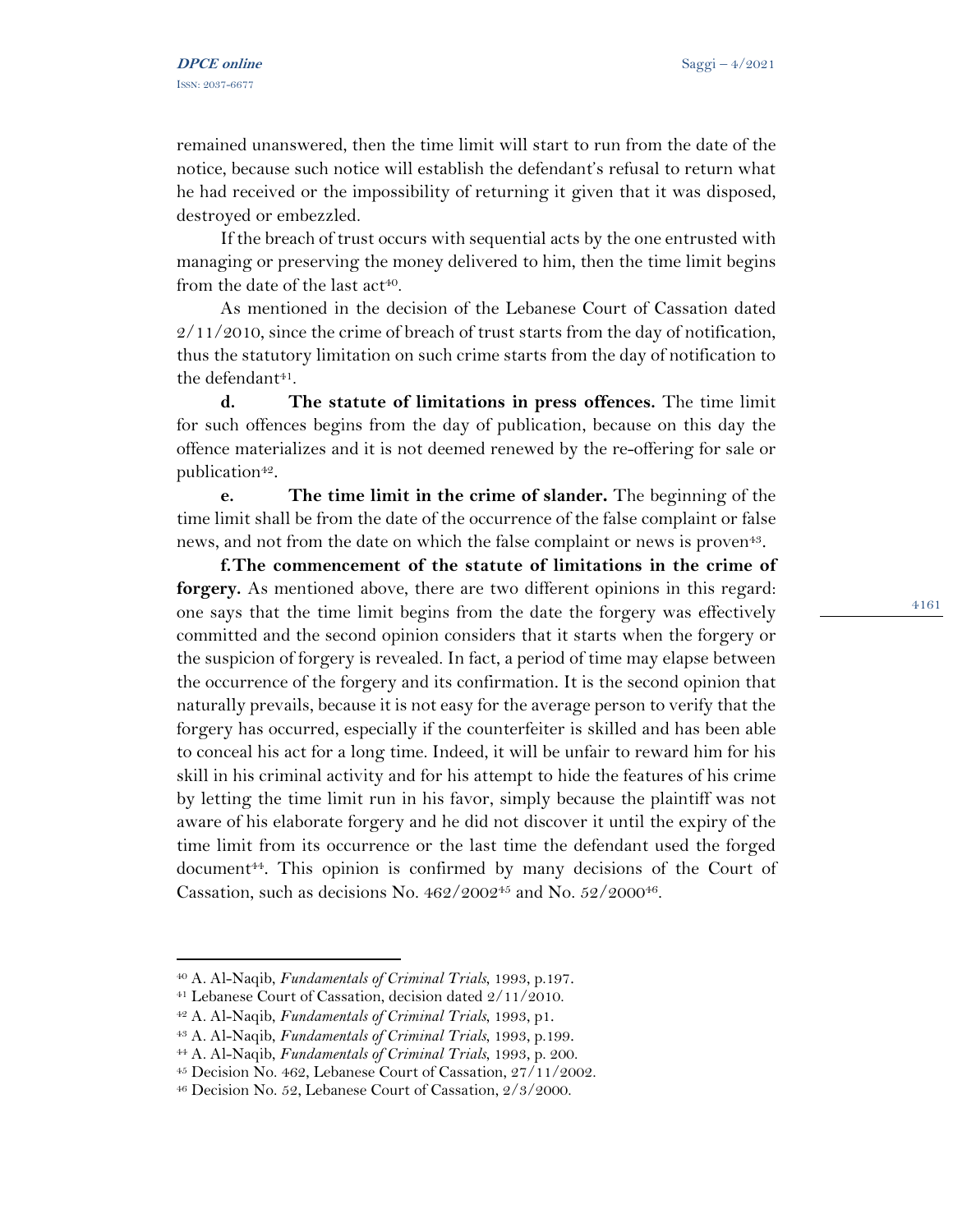**g. Corporate financial crimes.** According to article 253 of the Lebanese Commercial Law as amended in 2019 by the Law No. 126:*"are punished by imprisonment (3 months to 3 years) and/or penalty (25-50 times the legal minimum wage), the chairman, board members, directors and external auditors who intentionally publish false financial statements. External auditors are punished similarly if they intentionally hide said violations from their reports. The statute of limitations is of 3 years for the above violations, from the date of their occurrence if they are apparent or their discovery if they were hidden<sup>47</sup> ".* Since this article 253 is recent, one can well notice that it took into consideration the previous controversy in relation to the starting date of the time limit for hidden crimes (as described in the preceding paragraph (f)) by explicitly clarifying that the statute of limitations starts from the date of the discovery of the violation if it was hidden.

#### **7. Conclusions**

After examining the statutory limitations in the Lebanese legal system, it is important to draw a few conclusions.

The statutory limitations are considered a legal system by themselves <sup>48</sup>. This article has clarified the maximum period to prosecute a crime, emphasizing that the statute of limitations is related to the public order and can be invoked at all the stages of the trial.

Moreover, the statute of limitations represents the right for the defendant not to be punished by actions committed in the distant past; however, it also protects the society's interest by suspending the time limit in certain circumstances described above.

Under Lebanese law, there are several suspension cases for statutory limitations, since there are several crimes in which the public prosecution office should obtain the prior consent from specific authorities and this matter is recently under the spotlights in Lebanon in light of the numerous requests addressed to the authorities to lift immunities to prosecute individuals implicated in the Beirut Port explosion of 4 August 2020.

The Lebanese criminal procedure law of 1948 included several issues and ambiguous texts, and as a result, on August  $7<sup>th</sup>$  2001, the new criminal law of procedure created a revolution in this matter by simplifying and clarifying many of these issues.

Since Lebanon considers that the treaties are superior to the domestic laws, we believe that it is time for Lebanon to ratify the Convention on the Nonapplicability of Statutory Limitations to War Crimes and Crimes Against Humanity of 1968, and the Lebanese Parliament can add a text that eliminates

<sup>47</sup> Art 253, Lebanese Commercial Law as amended by law no. 126/2019.

<sup>48</sup> W. Ghayad, *Lectures in the Lebanese code of criminal procedure*, legallaw.ul.edu.lb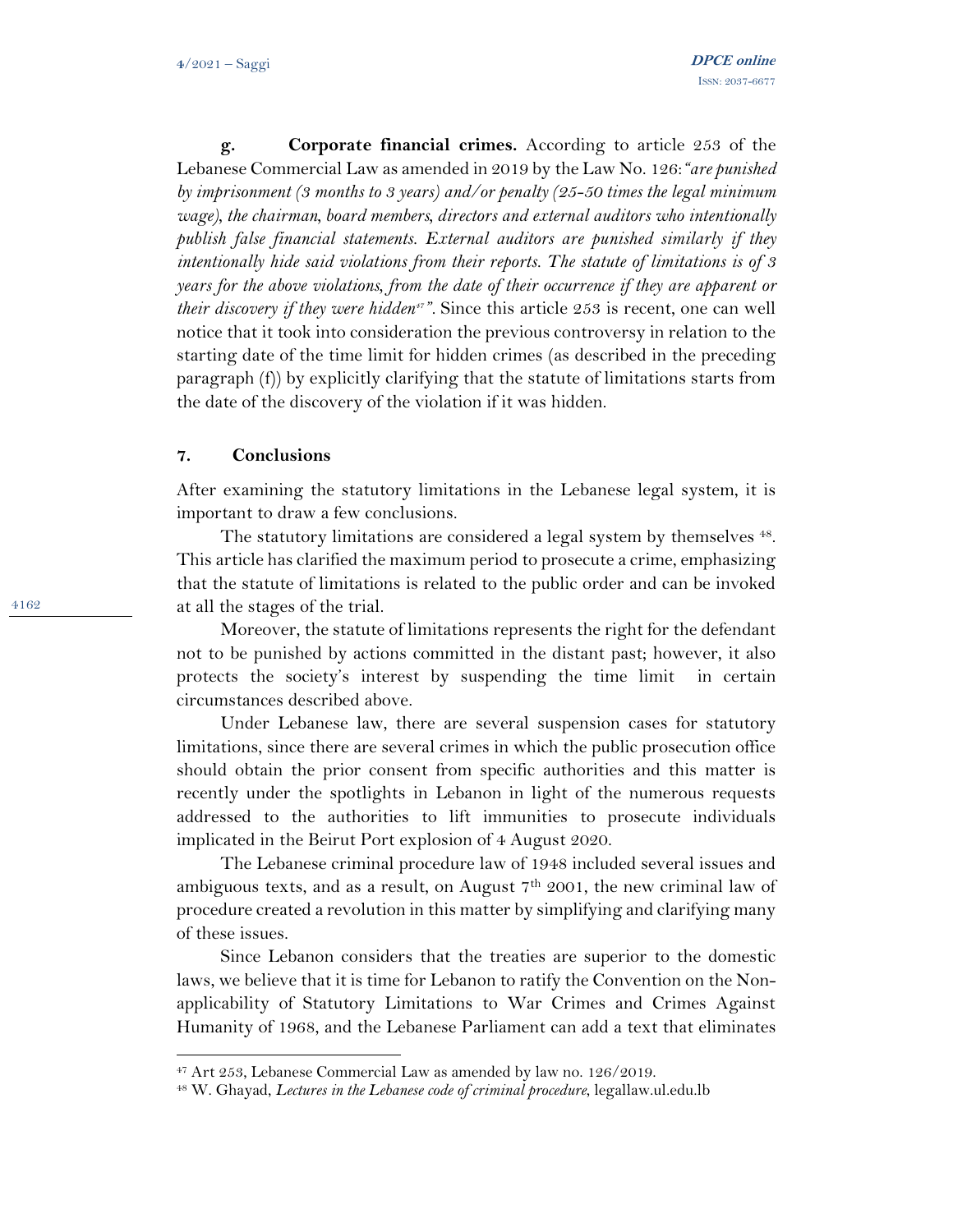statutory limitations regarding war crimes, in order to prevent cases similar to Amer Fakhoury's who was released as a result of the mentioned reason and under political pressure.

Although the statute of limitations is a way to forget the wrongful act, it is also a punishment for those who did not exercise their rights within the time limit set for it. That being said, articles 7 and 8 of the French code of criminal procedure were amended and the statute of limitations for the prosecution of crimes (felonies) is now twenty years (as opposed to ten years previously) while the statute of limitations for misdemeanors is now six years (as opposed to three years previously),hence, it is important to adopt similar amendments in Lebanon in order to extend the statutory limitations and hence prevent crimes and protect the public order by sanctioning perpetrators.

Dr. Aline Tanielian, Saint-Joseph University (Eptalex Aziz Torbey Law Firm, Beirut) Rebecca Harb (Eptalex Aziz Torbey Law Firm, Beirut) Lorenzo Mulazzi (Eptalex Garzia Gasperi & Partners, Milan)

4163